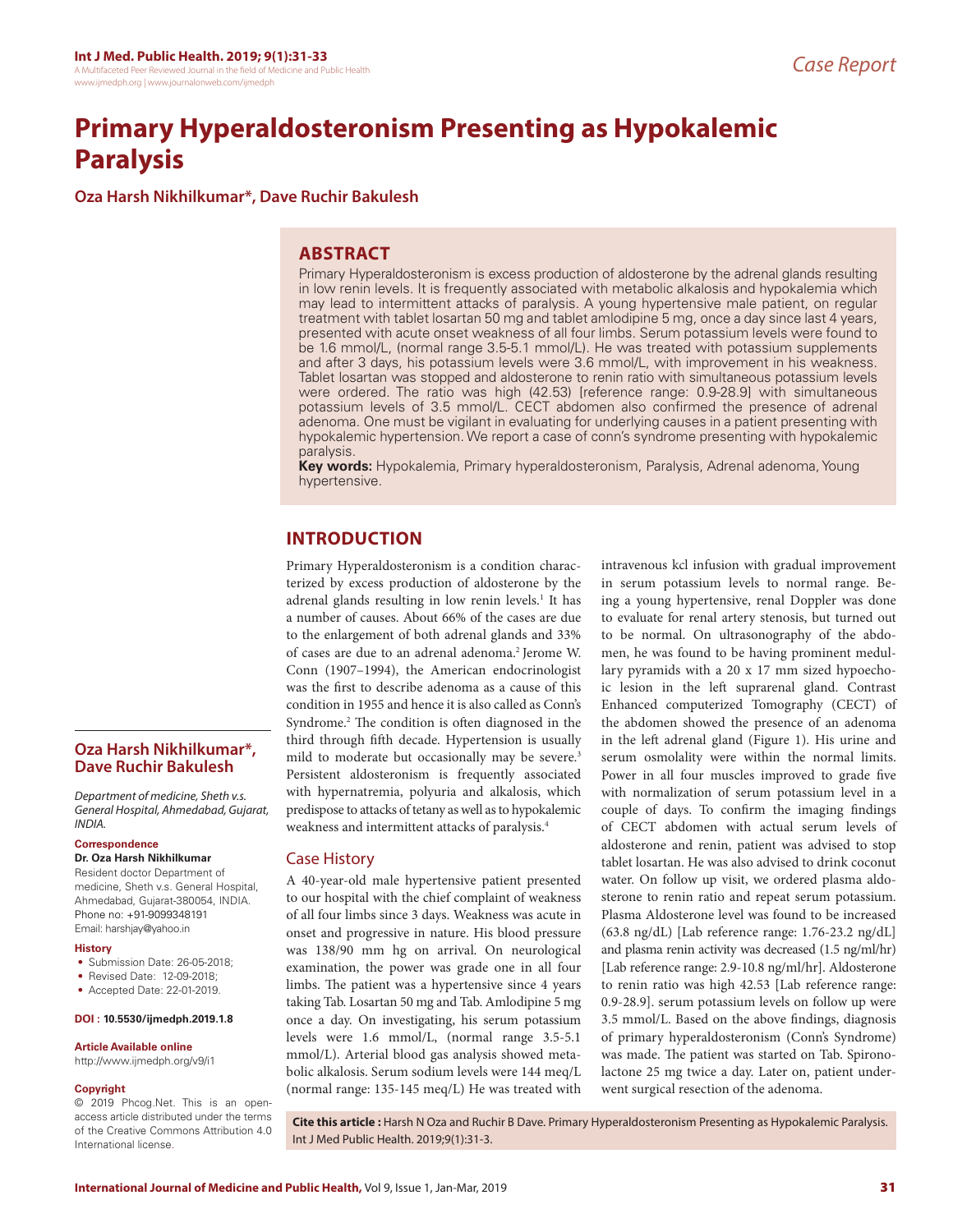

**Figure 1:** Left sided adrenal adenoma.

Source: department of radiology, sheth v.s. general hospital, Ahmedabad, Gujarat, India.



www.accessmedicine.com<br>Copyright © McGraw-Hill Education. All rights reserved.

**Figure 2:** approach to a patient with hypokalemia.

## **DISCUSSION**

Current statistics suggests that Primary Hyper-aldosteronism is the commonest cause of secondary hypertension.<sup>5</sup> It is underdiagnosed because of the absence of hypokalemia. (only 9-37% of PA cases present with hypokalemia),<sup>5</sup> but its prevalence is estimated 4.3-9.5% in hypertensive patients and it commonly occurs between 30 and 50 years of age.6 There is an uncontrollable synthesis of aldosterone leading to increased sodium reabsorption, kaliuresis and renin suppression. All of these changes lead to end organ damage (heart, kidneys and brain) more

severely than essential hypertension.<sup>7</sup> Recent studies suggest that 10 to 15% of individuals with hypertension fulfill the biochemical criteria for primary aldosteronism.8 These studies have used the serum aldosterone to plasma renin activity ratio as a screening test to demonstrate this high prevalence. This frequency is much higher than that previously described when hypokalemia was used as a screening tool.9 Hypertension is a very common presenting feature in clinical practice. Our patient was a hypertensive since the past 4 years and presented with an acute onset muscle weakness due to hypokalemia. Approach for the patient of hypokalemia is shown in Figure 2. Finding of adrenal adenoma led to the suspicion of primary hyperaldosteronism, which was confirmed by further evaluation. In a hypertensive patient with unprovoked hypokalemia (i.e., unrelated to diuretics, vomiting or diarrhea), the prevalence of primary aldosteronism approaches 40–50%.3 Common causes of primary aldosteronism includes Bilateral idiopathic (micro nodular) adrenal hyperplasia, Adrenal adenoma, Primary (unilateral) adrenal hyperplasia, Aldosterone-producing adrenocortical carcinoma, Familial Hyperaldosteronism, Ectopic aldosterone-producing adenoma or carcinoma.<sup>10</sup>

## **CONCLUSION**

Young hypertensive patient, when presents with features suggestive of hypokalemia, underlying pathology related to adrenals must be kept in mind and appropriate investigations should be done to find out the etiology. This can help diagnose the cause of secondary hypertension and prevent false labeling of essential hypertension, which will ultimately lead to its better management.

## **Drawbacks**

To confirm the diagnosis of adrenal adenoma, only alodosterone rennin ratio was used which was supported by ct scan findings. Due to unaffordability, no other confirmative investigation was possible.

## **ACKNOWLEDGEMENT**

I would like to thank all three of my guide and mentor for their full support throughout the process.

1 DR. Monila N Patel (Professor and Head of Unit, General Medicine department, V.S. General Hospital, Ahmedabad, Gujarat, India)

1: Dr. Jyoti Vora (Associate Professor, General Medicine department,

V.S. General Hospital, Ahmedabad, Gujarat, India)

3: Dr. Sneha Shah, (Assistant Professor, General Medicine department,

V.S. General Hospital, Ahmedabad, Gujarat, India)

## **CONFLICT OF INTEREST**

The authors declare no conflict of interest.

## **ABBREVIATIONS**

**CECT:** Contrast Enhanced Computed Tomography.

## **REFERENCES**

- 1. Stowasser M, Taylor PJ, Pimenta E, Ahmed AH, Gordon RD. Laboratory investigation of primary aldosteronism. The Clinical Biochemist Reviews. 2010;31(2):39-56. PMC 2874431 Freely accessible. PMID 20498828
- 2. Schirpenbach C, Reincke M. Primary aldosteronism: current knowledge and controversies in Conn's syndrome. Nature Clinical Practice Endocrinology and Metabolism. 2007;3(3):220-7. doi:10.1038/ncpendmet0430. PMID 17315030
- 3. Kotchen TA. Hypertensive Vascular Disease. Harrison's Principles of Internal Medicine, 19e New York, NY: McGraw-Hill. 2014.
- 4. Chapter 50. The Myotonias, Periodic Paralyses, Cramps, Spasms and States of Persistent Muscle Fiber Activity. Adams and Victor's Principles of Neurology, 10e New York, NY: McGraw-Hill. 2014.
- 5. Funder JW, Carey RM, Fardella C, Gomez-Sanchez CE, Mantero F, Stowasser M,